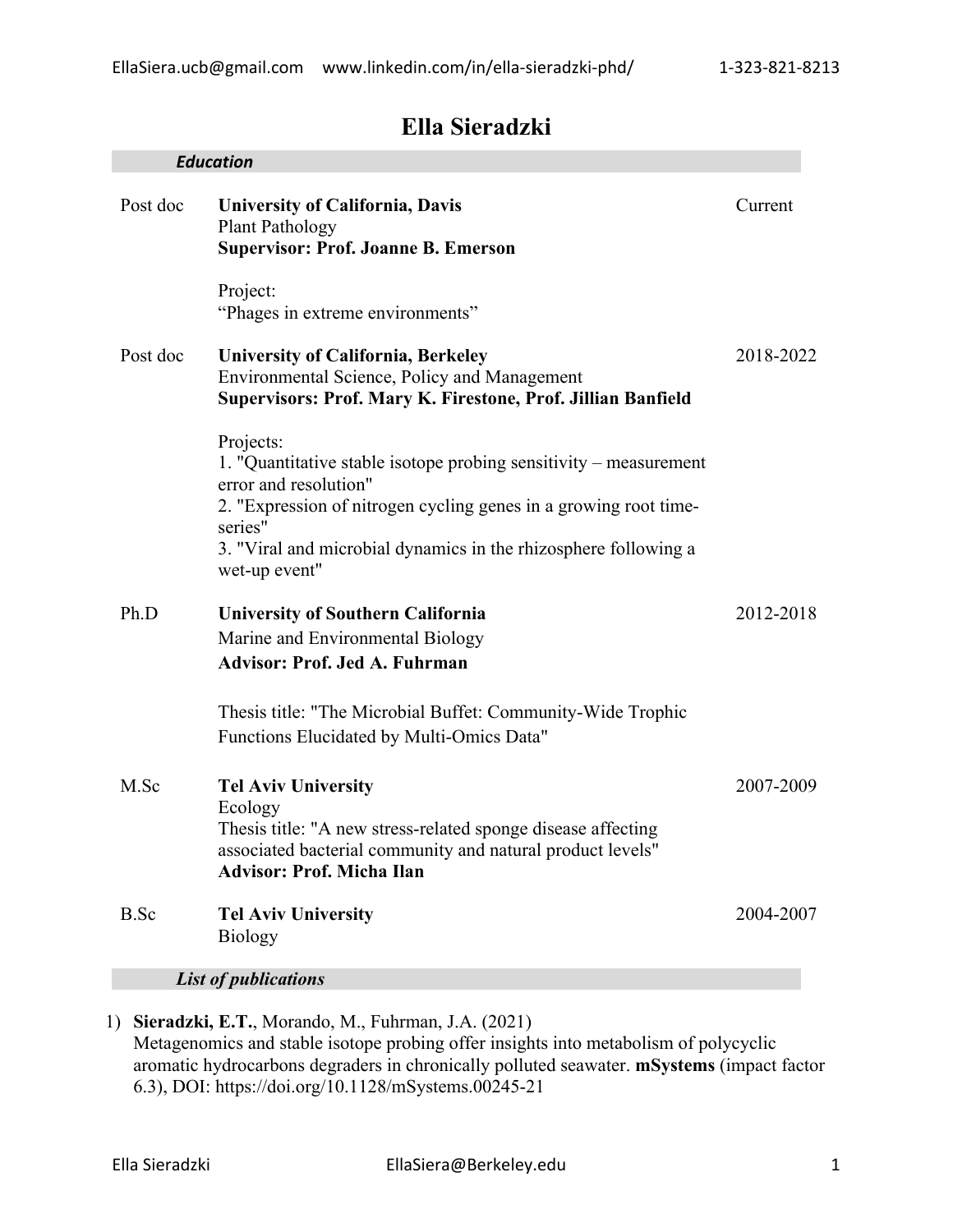- 2) Lee, S., **Sieradzki, E.T**., Nicolas, A.M., Walker, R.L., Firestone, M.K., Hazard, C. and Nicol, G.W. (2021). Methane-derived carbon flow through host-virus trophic networks in soil. **PNAS** (impact factor 11.2), DOI: 10.1073/pnas.2105124118.
- 3) Hungate, B., J. Marks, M. Power, E. Schwartz, K.J. van Groenigen, S. Blazewicz, Chuckran P., Dijkstra P., B. Finley, M.K. Firestone, M. Foley, A. Greenlon, M. Hayer, K. Hofmockel, B.J. Koch, M. Mack, R. Mau, S. Miller, E. Morrissey, J. Propster, A. Purcell, **E.T. Sieradzki**, E.P. Starr, B. Stone, C. Terrer and Pett-Ridge, J. (2021). The Functional Significance of Bacterial Predators. **mBio** DOI: 10.1128/mBio.00466-21 (impact factor 6.8).
- 4) Tully B.J. \*, Buongiorno J., Cohen A.B., Cram J.A., Garber A.I., Hu S.K., Krinos A.I., Leftwich P.T., Marshall A.J., **Sieradzki E.T.**, Speth D.R., Suter E.A., Trivedi C.B, Valentin-Alvarado L.E. and Weissman J.L. The Bioinformatics Virtual Coordination Network: an open-source and interactive learning environment. **Frontiers in Education** (impact factor 1.85). DOI: 10.3389/feduc.2021.711618
- 5) **Sieradzki, E.T.,** Koch, B.J., Greenlon, A., Sachdeva, R., Malmstrom, R.R., Mau, R.L., Blazewicz, S.J., Firestone, M.K., Hofmockel, K., Schwartz, E., Hungate, B.A. and Pett-Ridge, J. (2020). Measurement error and resolution in quantitative stable isotope probing: implications for experimental design**. mSystems** (impact factor 6.3). DOI: 10.1128/mSystems.00151-20.
- 6) **Sieradzki, E.T.,** Ignacio-Espinoza, J.C., Needham, D.M., Fichot, E.B., Fuhrman, J.A. (2019). Dynamic marine viral infections and major contribution to photosynthetic processes shown by spatiotemporal picoplankton metatranscriptomes. **Nature Communications** (impact factor 14.9). DOI: 10.1038/s41467-019-09106-z.
- 7) **Sieradzki, E.T**., Fuhrman, J.A., Rivero-Calle, S., Gómez-Consarnau, L. (2018). Proteorhodopsins dominate the expression of phototrophic mechanisms in seasonal and dynamic marine picoplankton communities. **PeerJ**. DOI: 10.7717/peerj.5798.
- 8) Yeh, Y.C., Needham, D.M., **Sieradzki, E.T.,** Fuhrman, J.A. (2018) taxon disappearance from microbiome analysis reinforces the value of mock communities as a standard in every sequencing run. **mSystems**. DOI: 10.1128/mSystems.00023-18.
- 9) Novak, L., Lopez-Legentil, S., **Sieradzki, E.T.,** Shenkar, N. (2017) Rapid establishment of the non-indigenous ascidian *Styela plicata* and its associated bacteria in marinas and fishing harbors along the Mediterranean coast of Israel. **Mediterranean Marine Science**. DOI: 10.12681/mms.2135.

## *Preprints*

- 10) **Sieradzki, E.T.**, Nuccio, E.E., Pett-Ridge, J. and Firestone, M.K. *(In review)*. Transcription of protease and chitinase genes provides a window onto macromolecular organic nitrogen decomposition in soil. bioRxiv DOI: 2020.12.14.422732
- 11) Greenlon, A., **Sieradzki, E.T.**, …, Jillian F. Banfield (In prep). Quantitative stable-isotope probing (qSIP)-informed metagenomics links microbial physiology and activity to soil moisture in Mediterranean grassland ecosystems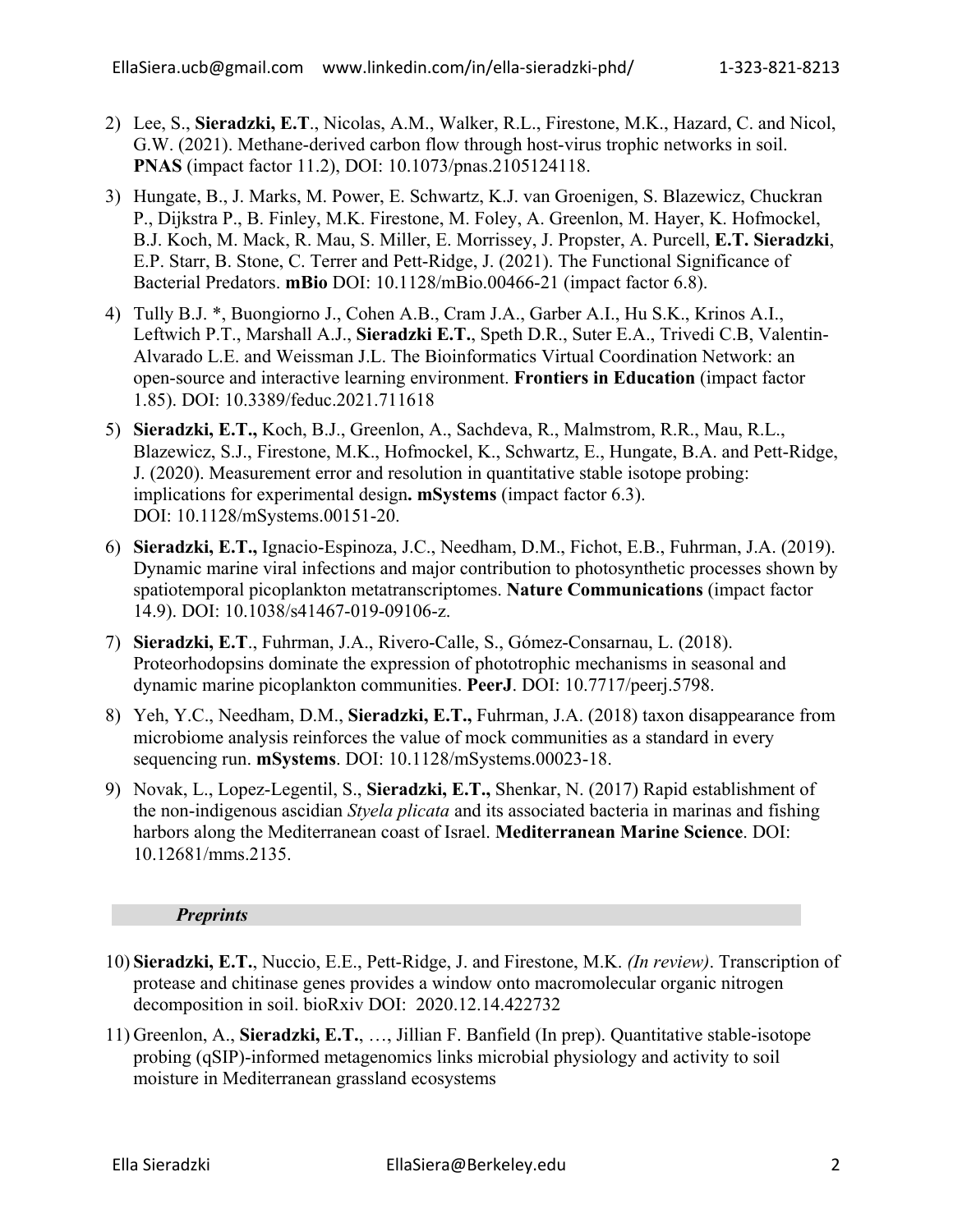- 12) Chukran, P., Flagg, C., Propster, J., Rutherford, W., **Sieradzki, E.T.**, Blazewicz, S.J., Hungate, B.A., Pett-Ridge, J., Schwartz, E and Dijkstra, P (*In revision, ISMEJ*). Edaphic controls on genome size and GC content of bacteria in soil microbial communities.
- 13) **Sieradzki, E.T.**, Nuccio, E. E., Pett-Ridge, J., Firestone, M. K. *(In prep)*. Nitrogen transformations in rhizosphere and detritusphere soil from time resolved microbial metatranscriptomes.
- 14) **Sieradzki, E.T.**, Greenlon, A., Firestone, M.K., Pett-Ridge, J., Blazewicz, S.J., Banfield, J.F. (*In prep*). Microbial succession following wet-up is underpinned by shifts in C and N acquisition pathways and precipitation legacy effect.
- 15) Nicolas, A.\*, **Sieradzki, E.T.\***, Estera-Molina K., Pett-Ridge, J., Firestone, M.K., Banfield, J.F., Blazewicz, S.J. (*In prep*). Functional genomics of replicating microbes and viruses following rewetting of a Mediterranean grassland soil. **\*co-first authors**

#### *Peer reviewer*

Review editor: Frontiers in Microbiology USA national science foundation (NSF) Science ISME Journal Microbiome journal Nature Communications Biology journal

#### *Awards and fellowships*

- 1) University of Southern California **Provost fellowship**, 2012-2017
- 2) Norma and Jerol Sonosky Environmental Sustainability Graduate Fellowship, Wrigley Institute for Environmental Studies, 2014 and 2015

*Select Invited seminars*

- 1) Succession of microbes and viruses throughout a soil rewetting time-series. **Microbiome Centers Consortium Seminar, 2022.** https://osu.zoom.us/rec/play/f8kYaFcgOLTHMoIEq03jNj69z2Qxu3MAHmS031msAoqFgh LaB-j4fi4vLuS8QfW50grZRyYks09\_dkp0.RcjxfDpnBhUnkpsv?continueMode=true
- 2) A needle in a haystack: How to study active organisms in complex environments with stable isotopes and metagenomics. **Illumina webinar series, 2021**. https://www.illumina.com/events/webinar/2021/active-organisms-metagenomics.html
- 3) Nitrogen breakdown and assimilation pathways in rhizosphere and detritusphere soil from time resolved microbial metatranscriptomes. **ISME MicroSeminar series**, 2020. https://www.youtube.com/watch?v=3LFQYp\_WRno
- 4) Metatranscriptomes: system-level dynamics, differential expression and viruses. **JBIMS Data Science Workshop: Microbiome**, 2020.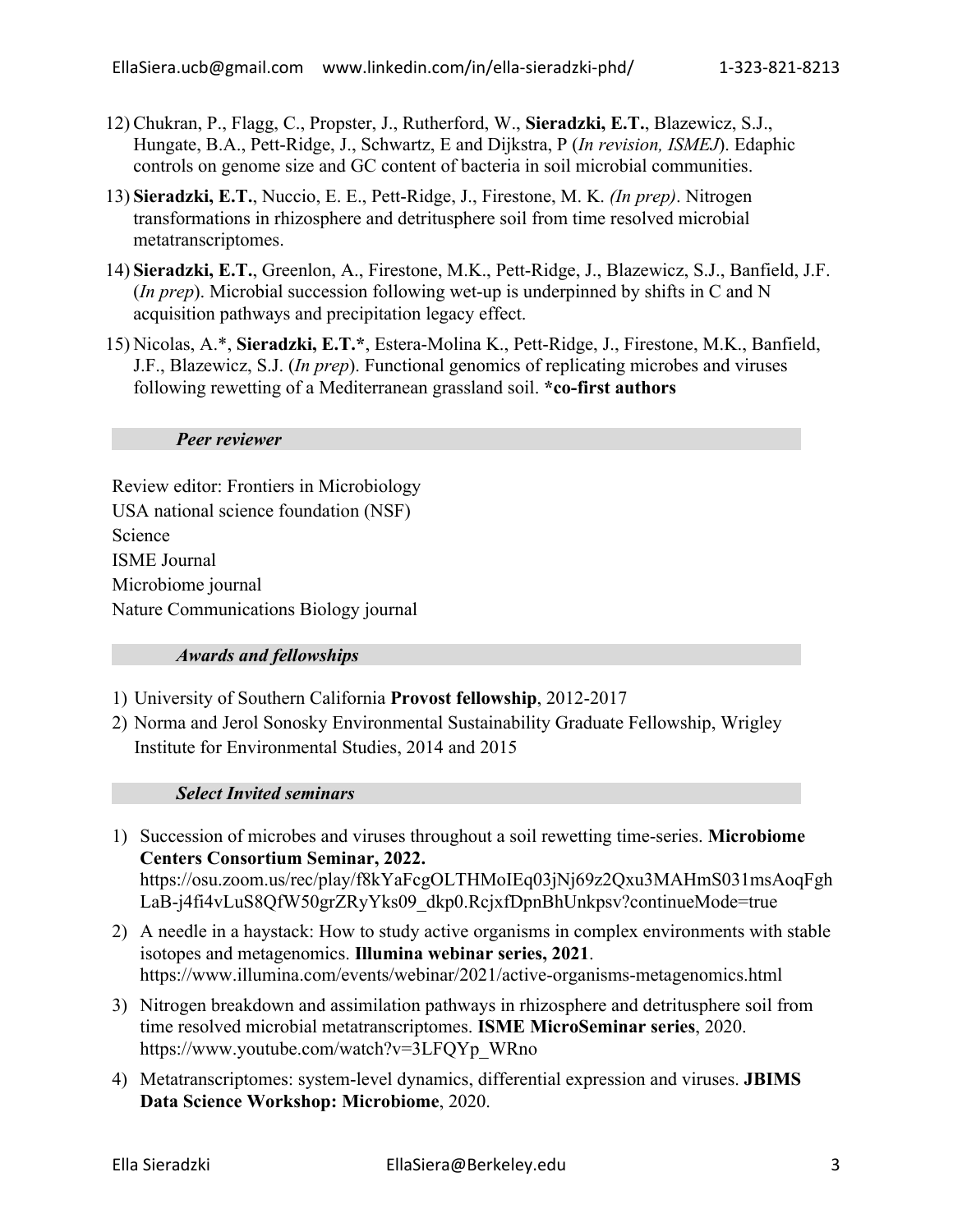- 5) Insights into polycyclic aromatic hydrocarbon biodegradation in a chronically polluted site. **Isotope geochemistry seminar series, UC Berkeley, CA**. 2019
- 6) When bacteria get the flu. **Women in Science and Engineering** STEM bytes seminar series, University of Southern California. 2017

*Teaching*

### **Bioinformatics Virtual Coordination Network (https://biovcnet.github.io)**

Instructor: **R programming**, Metagenomics, Metatranscriptomics

Preparing lesson plans, recording video tutorials, leading live online classes, responding to student questions online, mentoring project-oriented studies

**University of California Berkeley,** Biological sciences

Guest lecturer: Microbial Ecology ESPM 112 (undergraduate level)

Guest lecturer: Microbial Ecology PMB 220F (graduate level)

**University of Southern California**, Biological sciences

Teaching assistant: short presentations, writing quizzes and exams, grading, office hours **Introduction to microbiology** (upper division) **General Biology: Organismal Biology and Evolution**

**Tel Aviv University**, Department of Zoology

Teaching assistant: short presentations, writing quizzes and exams, grading, dissections **Invertebrate anatomy** (upper division)

**Teaching interests**: Bioinformatics, Microbial Ecology, Biological Oceanography

#### *Presentations in scientific meetings*

- 1) **Sieradzki, E.T.\*,** Nuccio, E., Starr, E.P., Banfield, J.F., Firestone, M.K. and Pett-Ridge, J. (2020). Microbial and Viral Niche-Differentiation in Time-Resolved Metatranscriptomes from Rhizosphere and Detritusphere Soil. **DOE Genomic Sciences PI meeting**, Washington DC. Poster
- 2) **Sieradzki, E.T.\*,** Ignacio-Espinoza, J.C., Needham, D.M., Fichot, E.B., Fuhrman, J.A. (2019). Dynamic marine viral infections and major contribution to photosynthetic processes shown by spatiotemporal picoplankton metatranscriptomes. **ASM Microbe,** San Francisco, CA. Talk
- 3) **Sieradzki, E.T.\*,** Sachdeva, R., Koch, B., Mau, R., Hayer, M., Dijkstra, P., Schwartz, E., Hungate, B., Hofmockel, K., Bell, S., Fuhrman, J., Morrisey, E., Blazewicz, S., Nuccio, E., Malmstrom, R., Banfield, J., Firestone, M., Pett-Ridge, J. (2018) Stable isotope probing - a fraction saved is a fraction earned. **ISME17,** Leipzig, Germany. Poster
- 4) **Sieradzki, E.T.\*,** Fuhrman, J. (2016) Biodegradation of polycyclic aromatic hydrocarbons in naturally occurring marine microbial communities. **ISME16**, Montreal, Canada. *Poster*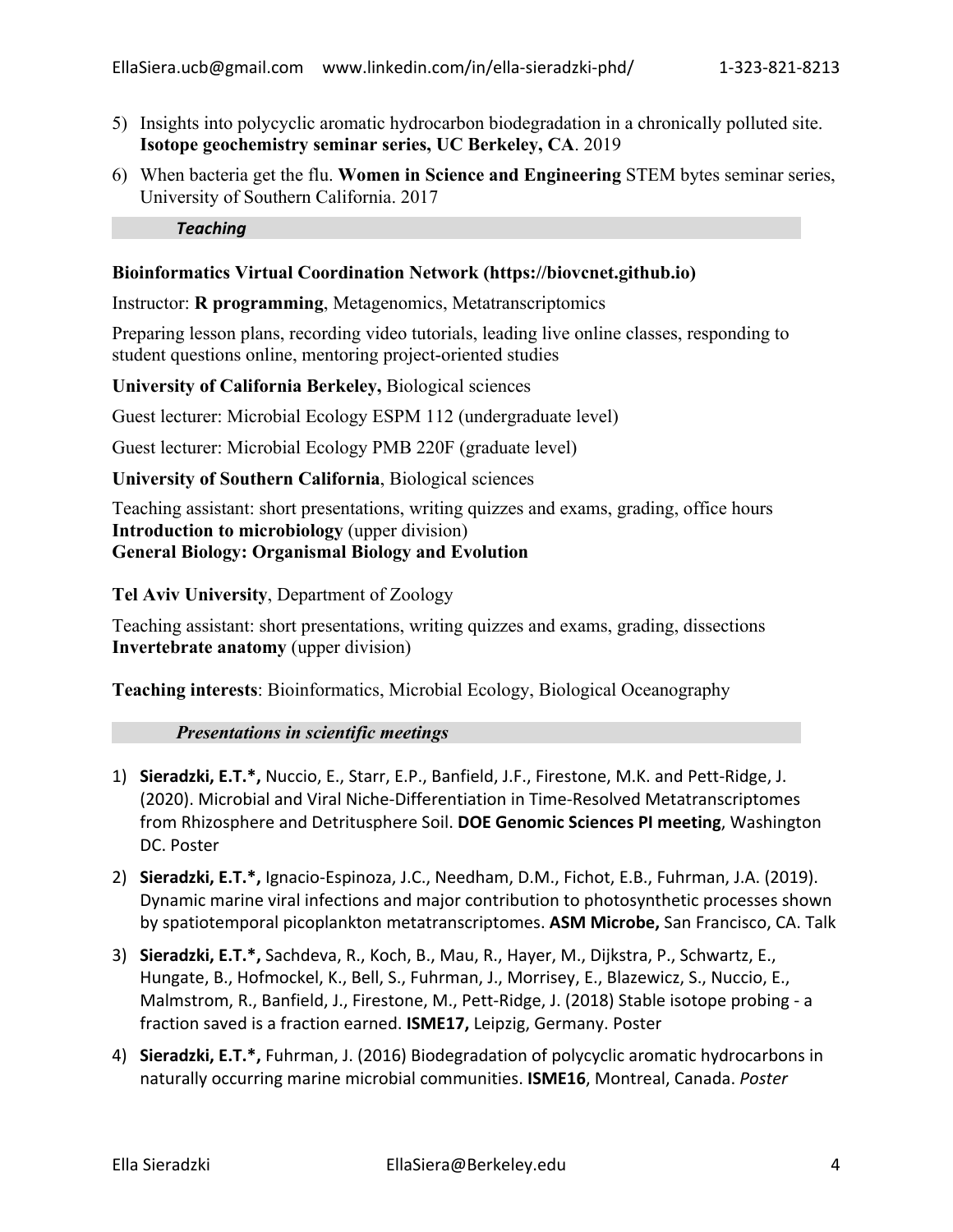- 5) **Sieradzki, E.T.\*,** Fuhrman, J. (2016) High resolution detection of taxa capable of PAHs degradation in a marine coastal system using SIP-tag and metagenomics. **IsoEcol**, Tokyo, Japan. Poster
- 6) **Sieradzki, E.T.\*,** Sachdeva, R., Fichot, E., Parada, A., Wroobel, I., Fuhrman, J. (2015) Human impact on marine microbial community composition. **ASLO**, Granada, Spain. Poster
- \* Presenting author

## *University and community service*

**Session Convener** American Geophysical Union, **Geovirology session.** San Francisco, CA, December 2019, 2020.

**ScienceAbroad regional coordinator;** Berkeley Organizing community activities for local Israeli scientists **Women in Science planning committee member;** University of California, Berkeley Inviting speakers, setting up events, applying for funding **Invited seminar committee;** University of Southern California Organizing panels, inviting speakers, applying for funding, handling reimbursements

#### *References*

| <b>Mary Firestone</b><br>University of California Berkeley           | mkfstone@berkeley.edu<br>510-502-2471 | Post doc supervisor     |
|----------------------------------------------------------------------|---------------------------------------|-------------------------|
| <b>Jennifer Pett-Ridge</b><br>Lawrence Livermore National Laboratory | Pettridge2@11n1.gov<br>925-424-2882   | Collaborator            |
| <b>Jed Fuhrman</b><br>University of Southern California              | fuhrman@usc.edu<br>213-740-5757       | PhD advisor             |
| <b>Additional references</b>                                         |                                       |                         |
| <b>Steven Blazewicz</b><br>Lawrence Livermore National Laboratory    | Blazewicz1@llnl.gov<br>925-423-1506   | Collaborator            |
| <b>Graeme Nicol</b><br>Ecole Centrale de Lyon                        | $graeme.nicol@ec-lyon.fr$             | Collaborator            |
| <b>Bruce Hungate</b><br>Northern Arizona University                  | Bruce.Hungate@nau.edu                 | Collaborator            |
| <b>Douglas Capone</b><br>University of Southern California           | capone@usc.edu<br>213-740-2772        | PhD committee<br>member |